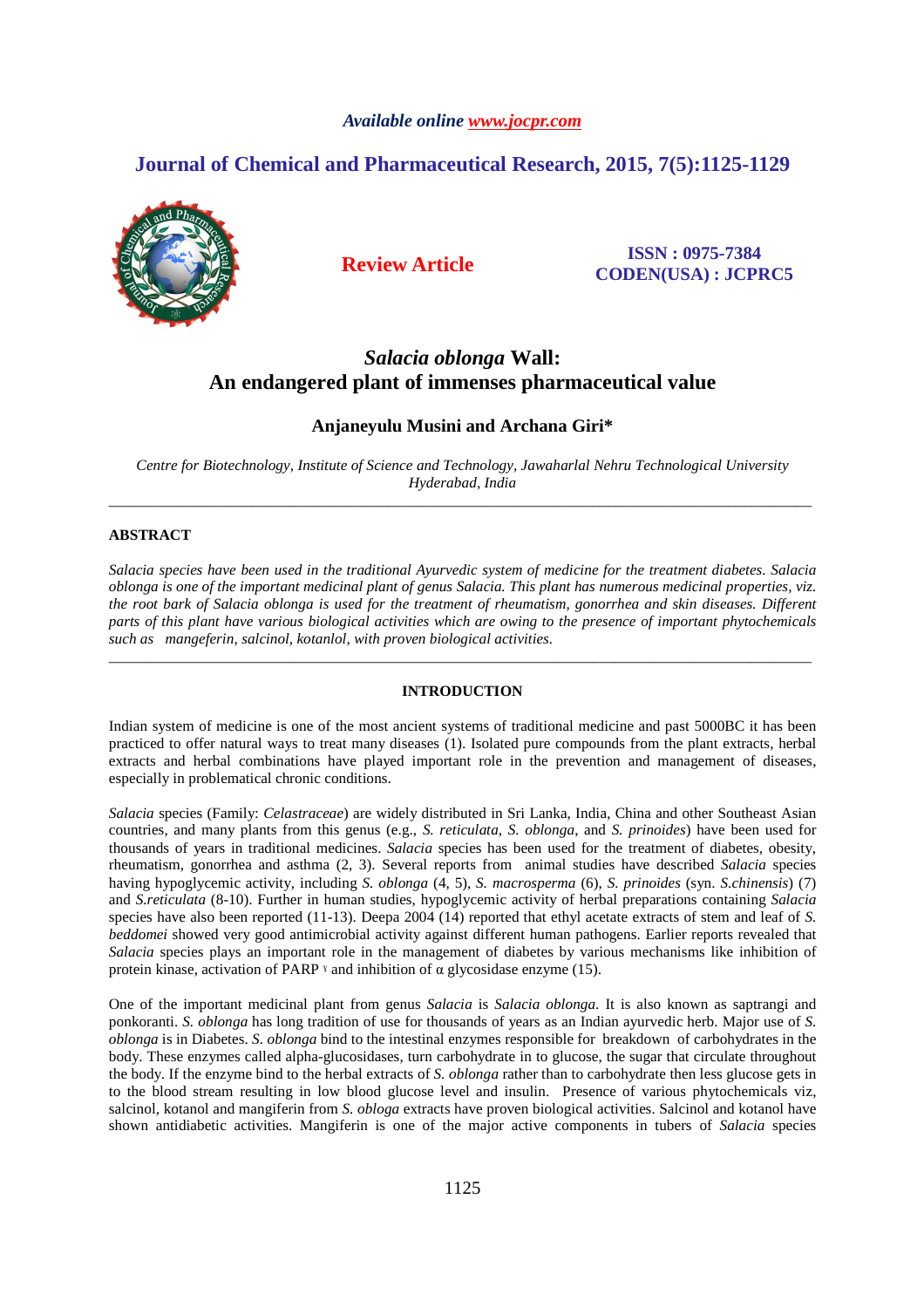including *Salacia oblonga*. It has variety of pharmacological activities including antioxidant, antimicrobial, cytoprotective, antidiabetic and immunomodulatory activities (16-20). It is also present in the other medicinal plants such as *Mangifera indica*, *Folium prrosiae*, *Swetia chirata* and *Rhizoma anemmarrhenae* (21).

*\_\_\_\_\_\_\_\_\_\_\_\_\_\_\_\_\_\_\_\_\_\_\_\_\_\_\_\_\_\_\_\_\_\_\_\_\_\_\_\_\_\_\_\_\_\_\_\_\_\_\_\_\_\_\_\_\_\_\_\_\_\_\_\_\_\_\_\_\_\_\_\_\_\_\_\_\_\_*

#### **Botanical Description**

*S. oblonga* is a large woody climbing shrub with hairless cylindrical branchlets, densely sprinkled with lenticels. The leaves are arranged on the stem opposite (phyllotaxy) with a leaf stalk of about 5-10 mm in length. The leaves are hairless, oblong in shape, 7-15 x 3-5 cm in size and possess lateral nerves in 7-9 pairs. The base and apex of the leaf are acute and the leaf margins are toothed (round or saw like). It produces flowers and fruits from December to May. Flowers are bisexual, greenish yellow in color and arranged in axillary clusters of 3-6 together with small stalks. Its fruits are drupes and are sub-globose or pear shaped and 5-6 cm in diameter. When ripe, the fruit is orange red in color with 1-6 angled seeds embedded in a fleshy pulp. *S. oblonga* is distributed in South India and Sri Lanka, the Western Ghats in Maharastra, Tamil Nadu, Kerala, Goa and Karnataka. It is rarely seen in the Eastern Ghats of Andhra Pradesh. In Kerala it is fairly common in Thrissur, Kollam and Idukki districts, in Karnataka in Kodagu district, in Tamil Nadu it is reported only from Coimbatore, Tirunelveli and Nilgiri hills.



**Fig. 1** *Salacia oblonga* **plant growing in its natural habitat in Western Ghats, India** 

Phytochemicals were identified from *S. oblonga* ethyl acetate-soluble extracts after normal phase and reverse-phase silica gel column chromatography and HPLC analysis (22). It was reported to contain active principles viz, Kotalagenin 16-acetate (1), 26-hydroxy-1,3-friedelanedione (2), maytenfolic acid (3), 3b,22a -dihydroxyolean-12 en-29-oic acid (4), 19-hydroxyferruginol (5), lambertic acid (6), and (2)-49-*O*methylepigallocatechin (7), salacinol (8), kotalanol (9), dulcitol (10), galactinol (11), 3-*O*-a -D-galactopyranosyl(1→6)-*O*-b -D-galactopyranosyl- *sn*glycerol (12), raffinose (13) and stachyose (14) (Fig 2).

## **Medicinal properties**

### **Anti-inflammatory activity**

The root bark powder of *Salacia oblonga* and leaf powder of *Azima tetracantha* has anti-inflammatory activity. The test was carried out on male albino rats using carrageenan-subjected acute inflammation and cotton pellets causing chronic inflammation methods. In the chronic inflammation, these crude drugs inhibited transudative, exudative and proliferative components and lowered the lipid peroxide content of exudates and liver, gamma-glutamyl transpeptidase activity in the exudate of chronic inflammation. The increased acid and alkaline phosphatase activity and decreased serum albumin in cotton pellet granulomatous were normalized with these drugs. These drugs showed their activity by anti-proliferative, anti-oxidative and lysosomal membrane stabilization (23).

#### **Hypoglycemic and antioxidant activities**

The petroleum ether extract from root bark (SOB) of *Salacia oblonga* Wall significantly inhibited the streptozotocin-induced hyperglycemia and hypoinsulinaemia which indicated that the SOB extract possesses anti-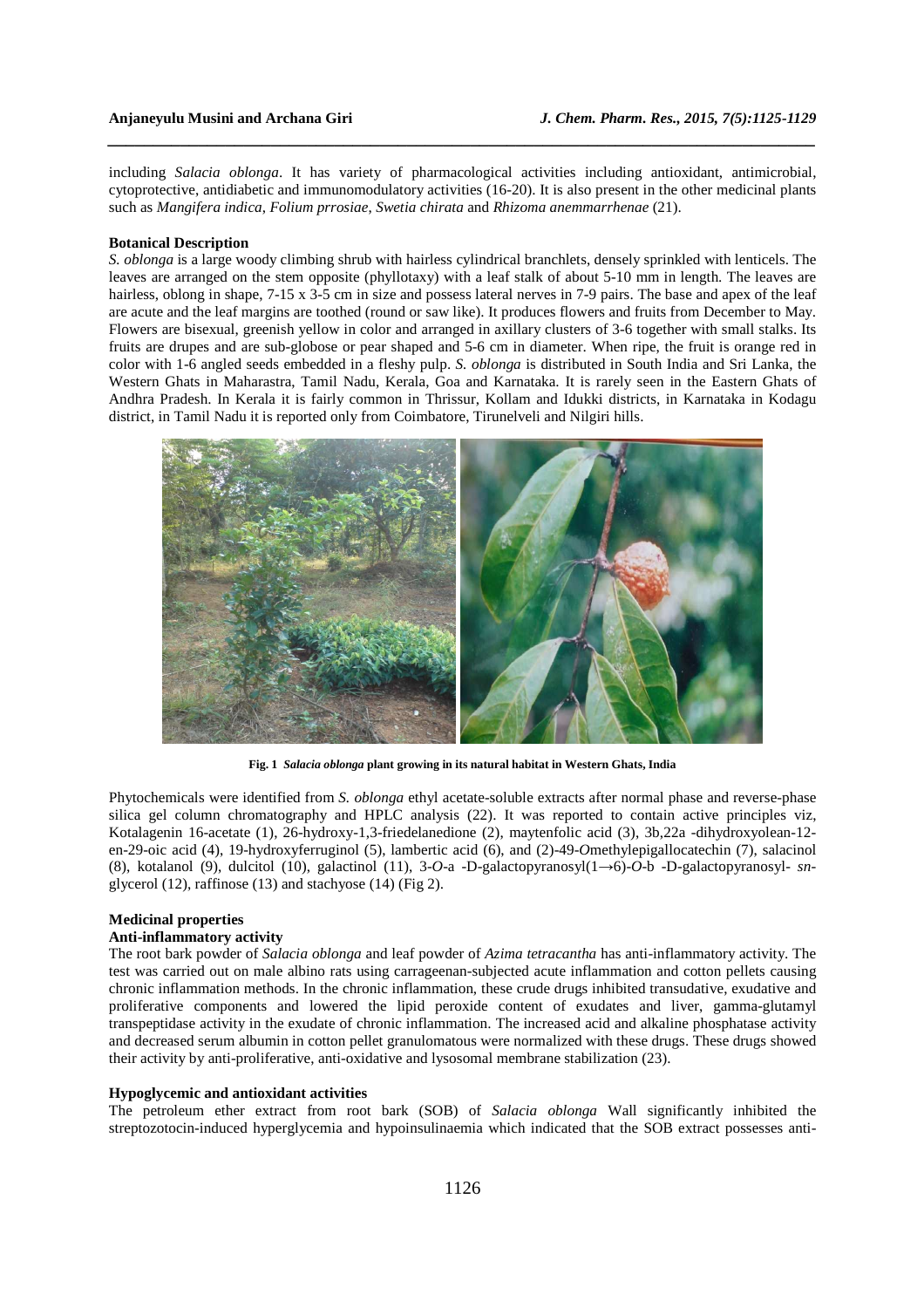diabetic activity. The antioxidant activity of enzymes such as superoxide dismutase, catalase, GSHPxase and GSSGRase was showed to be increased in the heart tissue of STZ diabetic rats treated with SOB. These results indicated that the SOB extract possesses anti-oxidative activity in streptozotocin diabetic rats (24).

*\_\_\_\_\_\_\_\_\_\_\_\_\_\_\_\_\_\_\_\_\_\_\_\_\_\_\_\_\_\_\_\_\_\_\_\_\_\_\_\_\_\_\_\_\_\_\_\_\_\_\_\_\_\_\_\_\_\_\_\_\_\_\_\_\_\_\_\_\_\_\_\_\_\_\_\_\_\_*



# **Inhibition of Cardiac fibrosis and Anti- hyperglycemic activity**

The effect of *Salacia oblonga* aqueous extract on cardiac fibrosis inhibition in type 2 diabetes rat model OZR (obese zucker rat). The interstitial and perivascular fibrosis in the hearts of the OZR were improved by the extract through chronic administration. The extract exhibited the postprandial glycemic activity, which develops cardiac complications of OZR. The aqueous extract of *Salacia oblonga* has anti-hyperglycemic activity. The extract was evaluated by using the obese zucker rat (OZR). The extract resulted in the decrease in plasma glucose level in non fasted OZR and extract also showed small activity in the fasted animal which indicates that *Salacia oblonga* has postprandial glycemic activity because of inhibition of α-glucosidase enzyme (25).

#### **Postprandial glycemia**

The extract of *Salacia oblonga* has postprandial glycemic activity by clinical randomized crossover study of 43 healthy subjects. Subjects were fed the following meals on separate days after overnight fasting: control (C; 480 mL of a study beverage containing 82 g of carbohydrate, 20 g of protein, and 14 g of fat), Control + 1000 mg of *S. oblonga* extract (S). Postprandially, finger stick capillary plasma glucose levels were measured for 180 min. Results showed that the baseline-adjusted peak glucose response was not different across meals. The changes in plasma glucose areas under the curve (0 to 120 min and 0 to 180 min, respectively) compared with C were -9% and -11% for AA (*P* > 0.05 each), -27% and -24% for S (*P* =0.035 and 0.137). This confirms that *Salacia oblonga* extract is a promising nutraceutical ingredient that decreased glycemia in this study (12).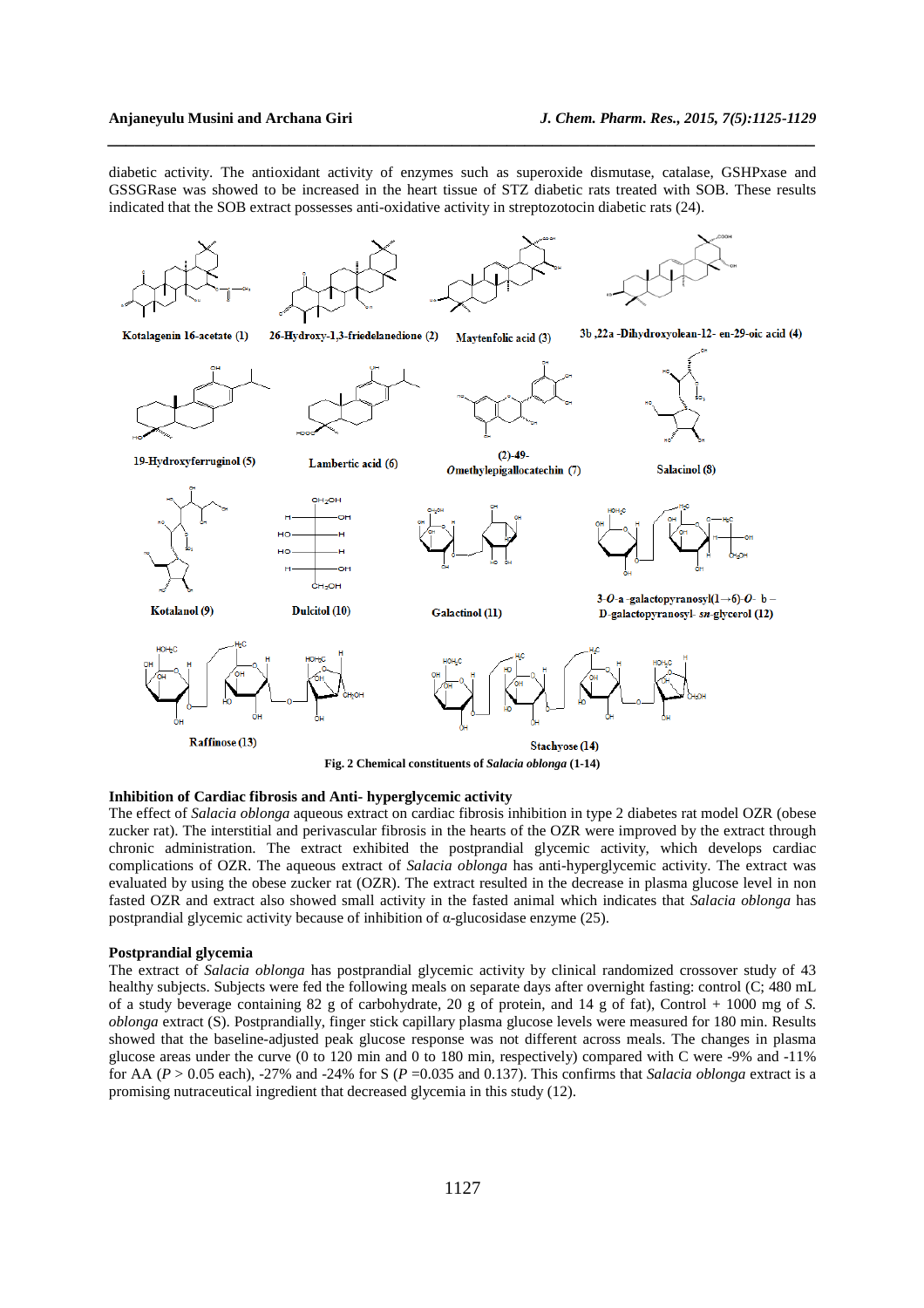#### **Acute-glycemic Activity**

The herbal extract of *Salacia oblonga* has anti-glycemic activity by clinical testing. Diabetes was induced in healthy adults by high carbohydrate meal. Sixty-six patients were evaluated for diabetes in this study. Result showed that *Salacia oblonga* extract significantly lowered the postprandial positive area under the glucose curve and the adjusted peak glucose response. The herbal extract significantly decreased the postprandial insulin response, lowering both the positive area under the insulin curve and the adjusted peak insulin response (26)

*\_\_\_\_\_\_\_\_\_\_\_\_\_\_\_\_\_\_\_\_\_\_\_\_\_\_\_\_\_\_\_\_\_\_\_\_\_\_\_\_\_\_\_\_\_\_\_\_\_\_\_\_\_\_\_\_\_\_\_\_\_\_\_\_\_\_\_\_\_\_\_\_\_\_\_\_\_\_*

#### **Nephroprotective activity**

Ethanolic extract of *Salacia oblonga* has nephroprotective activity, extract was evaluated on rats and nephrotoxicity was induced by Acetaminophen (APAP). APAP produces liver and kidney necrosis in mammals at high doses which showed that APAP significantly increases the levels of serum urea, creatinine, and reduces levels of uric acid concentration. The extract reduced these by increasing anti-oxidative responses as proved by biochemical and histopathological contents and suggested that the extract of *Salacia oblonga* possesses nephroprotective activity (27).

#### **Anti-microbial Activity**

The ethyl acetate extract of *Salacia oblonga* plant parts such as root, stem and leafs have displayed enormous antimicrobial activity (28). The extracts were evaluated against pathogenic strains of gram positive and gram negative bacteria. The evaluation was carried out by using gram positive bacteria such as *Staphylococcus epidermidis*, *Enterococcus faecalis*, *Bacillus subtilis* and gram negative bacteria *Escherichia coli*, *Salmonella typhi, Klebsiella pneumonia*, *Enterobacter cloacae*, *Pseudomonas aeruginosa*. Extract of *Salacia oblonga* have shown good activity towards all the pathogenic bacteria. The inhibition of growth of bacteria in the acidic EtOAc extract were measured to assess the antimicrobial activity. The ethanolic extracts of *S. oblonga* aerial and root extracts exhibiting antibacterial activity against various human pathogens (29).

# **CONCLUSION**

The demand of *Salacia oblonga* greatly increases in the past few years for its immense therapeutic potentials. Available data clearly says that a broad spectrum of pharmacological properties of this plant.

# **REFERENCES**

[1] PK Mukherjee, NK Nema, P Venkatesh and PK Debnath. *J Ethnopharmacol*. **2012** 28:143(2)P: 424-434

[2]JPC Chandrasena (**1935**) The Chemistry and Pharmacology of Ceylon and Indian Medicinal Plants*. H & C Press, Colombo, Sri Lanka*

[3] PS Vaidyaratnam (**1996**). Indian Medicinal Plants: a compendium of 500 species. In: Warrier P.K., Nambiar V.P.K., Ramankutty C. (*Eds.*), Madras, *Orient Longman*, India.

[4] K Krishnakumar, KT Augusti and PL Vijayammal (**1999**). *Indian J Physiol Pharmacol.* 43(4): 510-514

[5] T Matsuura, Y Yoshikawa, H Matsui and M Sano (**2004**). *Yakugaku Zasshi*, 124: 217–223.

[6] V Venkateswarlu, CK Kokate, D Rambhau and C Veeresham (**1993**). *Planta Med*, 59: 391.

[7] NR Pillai, C Seshadri and G Santhakumari (**1979**). *Indian J. Exp. Biol*, 17: 1279–1280.

[8] EH Karunanayake, J Welhinda, SR Sirimanne and G Sinnadorai (**1984**). *J Ethnopharmacol,* 11: 223-231.

[9] S Sirasinghe, P Sirasinghe, H Yamazaki, K Nishiguchi, F Hombhanje, S Nakanishi, K Sewa, LM Hattor. and T Namba (**1990**). *PhytotherapyResearch,* 4: 205-206.

[10]H Shimoda, S Kawamori and Y Kawahara (**1998**). *Nippon Eiyo Shokuryo Gakkaishi*, 51: 279–287.

[11]PM Heacock, SR Hertzler, JA Williams and BW Wolf (**2005**). *J. Am. Diet Assoc*, 105: 65–71.

[12]AL Collene, SR Hertzler, JA Williams and BW Wolf (**2005**). *Nutrition* 21: 848–854.

[13]MH Jayawardena, NM Alwis, V Hettigoda, DJ Fernando (**2005**). *Journal of Ethnopharmacology,* 97: 215–218. [14]MA Deepa and Narmatha Bai (**2004**). *Fitoterapia*, 75: 589-591.

[15]O Muraoka, W Xie, G Tanabe, MFA Amer, T Minematsu and M Yoshikawa (**2008**) *Tetrahedron Letters*. 49(51):7315-7317

[16]I Stoilova, S Gargova, A Stoyanova and L Ho (**2005**). *Herba Polonica* 51 (1/2): 37–44.

[17]X Wang, J Liao, D Yin, F Zhan, S Dai, G Xie and X Sang. (**2010**). *Journal of the Pharmaceutical Society of Japan* **130** (9): 1207–1214.

[18]A Carvalho, M Guedes, A De Souza, M Trevisan, A Lima, F Santos and V Rao. (**2007**). *Planta Medica* 73 (13): 1372–1376.